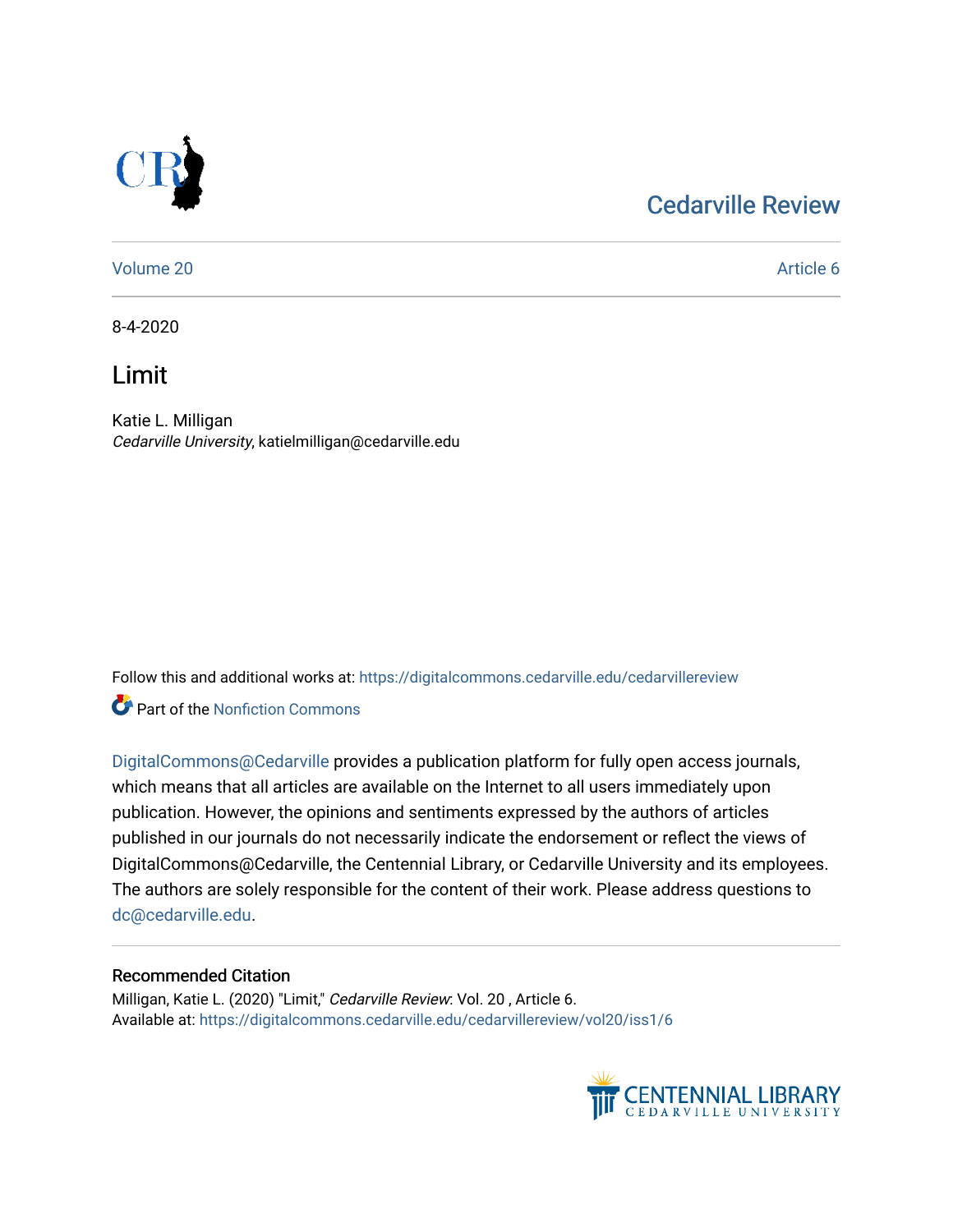# Limit

## Description

This piece, written in vignettes, utilizes intellectual appeal and disparate memories to analyze the human tendency to push limits through magnifying the story of a traffic accident.

### Creative Commons License



This work is licensed under a [Creative Commons Attribution-Noncommercial-No Derivative Works 4.0](http://creativecommons.org/licenses/by-nc-nd/4.0/) [License](http://creativecommons.org/licenses/by-nc-nd/4.0/).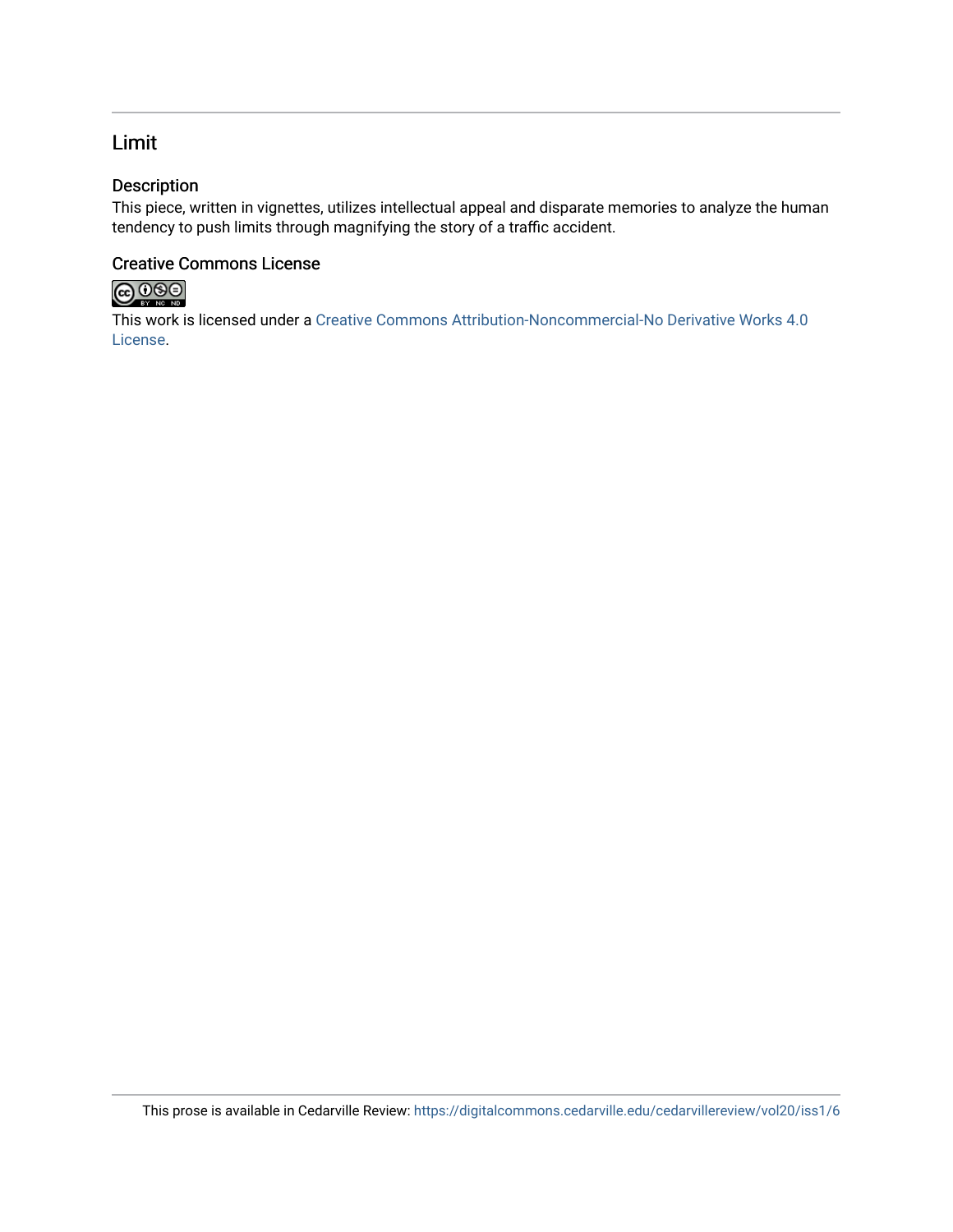#### Nonfiction

# **LIMIT**

#### KATIE MILLIGAN

*O God, our heavenly Father, whose glory fills the whole creation, and whose presence we find wherever we go: Preserve those who travel [in particular*  $\frac{1}{2}$ *]; surround them with your loving care; protect them from every danger; and bring them in safety to their journey's end; through Jesus Christ our Lord.* Amen.

—Thomas Cranmer's *Book of Common Prayer*, 1549

#### **20 mph—Or, ADRENALINE**

*limit [lim·it] /noun/: the final, utmost, or furthest point as to extent, amount, continuance, procedure, etc; enclosed within boundaries.*

*derived from early 15th-century Old French*  limite *and the Latinate* limitem*.*

I have to slide the seat of my dad's truck all the way forward to be able to reach the pedals. We're in the gravel parking lot across the street from David's Greenhouse on our road, probably only a mile away from our house. My fingers quake slightly as I grip the steering wheel, too thick to hold comfortably, but the bumpy stitching of the leather giving purchase to my sweaty hands. I've never driven before.

Adrenaline production begins in the adrenal glands, which nestle above the kidneys. Its primary purpose is to prepare my body for the fight-or-flight response to an external threat. It releases the hormone epinephrine throughout my brain, ultra-dilates my pupils (to let more light through), quickens blood flow to my muscles (which may cause shaking limbs), speeds the heart. It acts like a strange drug-in-reverse: I feel less pain, I have more strength, I think more clearly. Addictive.

#### 36 | **THE CEDARVILLE REVIEW**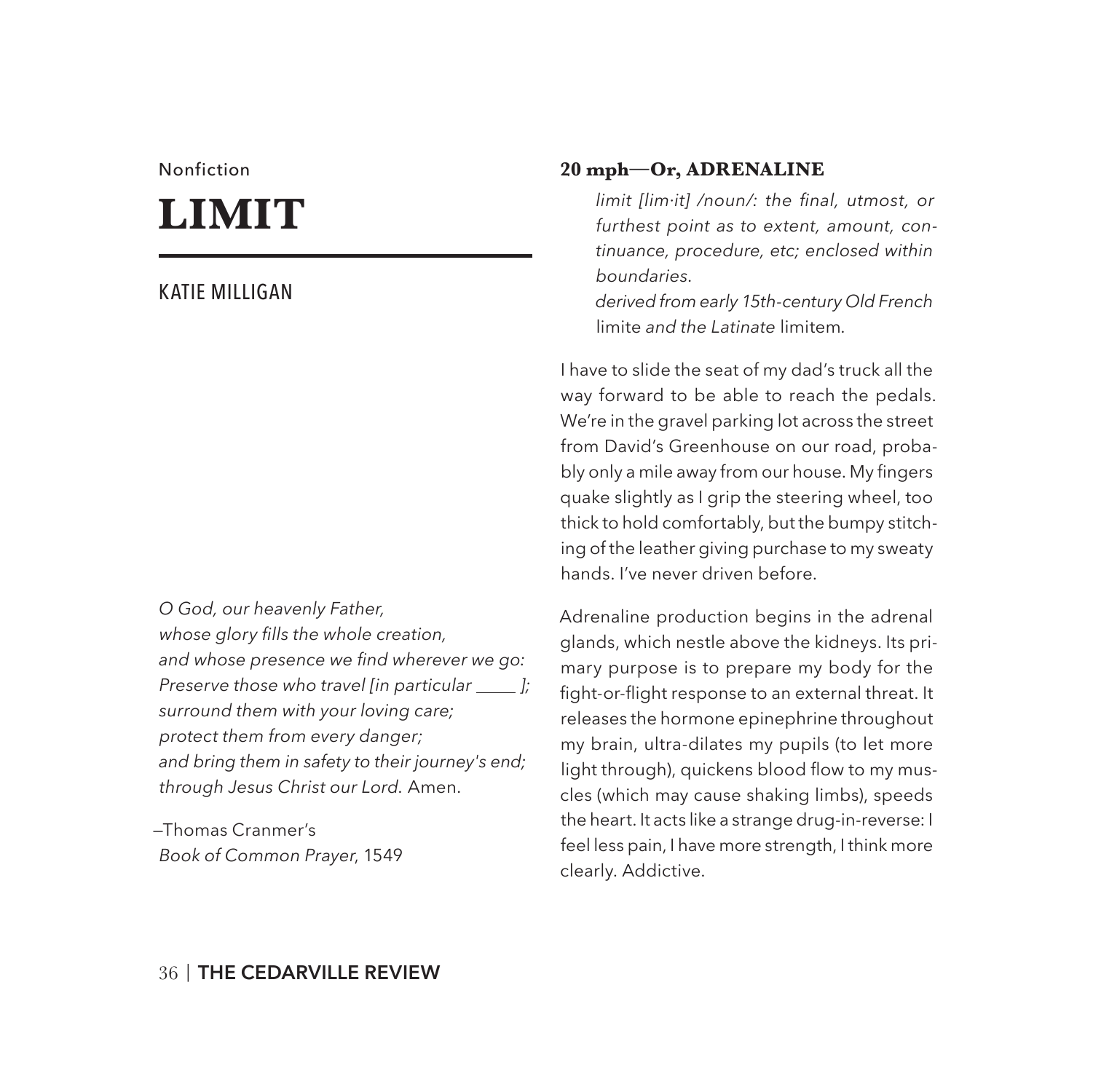From the passenger seat, my dad coaches me patiently, almost giddily as he watches his first kid in a driver's seat for the first time. I'm more nervous than he is; isn't it supposed to be the other way around? His confidence in me worries me instead of encouraging me.

Three primary causes of adrenaline: excitement, stress, a threat. Activities that can trigger an adrenaline rush: An interview. A nightmare. Roller coasters. Cliff-jumping.

More causes: Witnessing a near-accident. Getting mugged. Fire alarms. Waking up to 7 missed calls from your mother, 11 from your best friend, and 18 from your boyfriend. The tingling drop of your stomach as you call back, squinting in the oblivious sunshine as words like "accident" and "hospital" and "gone" enter your eardrum but fail to process through your brain.

A few more: Driving fast. Consuming alcohol.

And suddenly I'm on the road. I shakily navigate to the right side of the yellow line, but I feel like I'm about to dive right into the ditch. Dad cheers. I edge forward.

"You're doing it!" he yells. "How does it feel?"

It feels great. Edgy. Grown-up. I'm going 20 miles per hour, but it feels like 90.

Ways to counteract an adrenaline rush, to calm down: breathe into a paper bag. Do yoga. Get fresh air. Picture a single image: my dog shaking herself dry after a bath. Choose and repeat a single word to distract your brain from the buzz: serendipity. Serendipity. Serendipity.

#### **35 mph—Or, TYPES OF ROADS**

There are three basic types of roads: arterial, collector, and local.

Arterial. These are the roads with the highest speed limits. They have the fewest access points, only through entrance and exit ramps. They features dozens of varieties of interchanges: full diamond, diamond with slip ramps, full cloverleaf, partial clover, parclo or four-quad, trumpet, directional. They spread over the map like blue veins. Arterial. A slow bleed at a disorienting speed.

One February morning, I'm driving my brother to school. The snow from the night before coats the road in a deadly diamond-bright quilt, spotted with sheets of black ice and tire tracks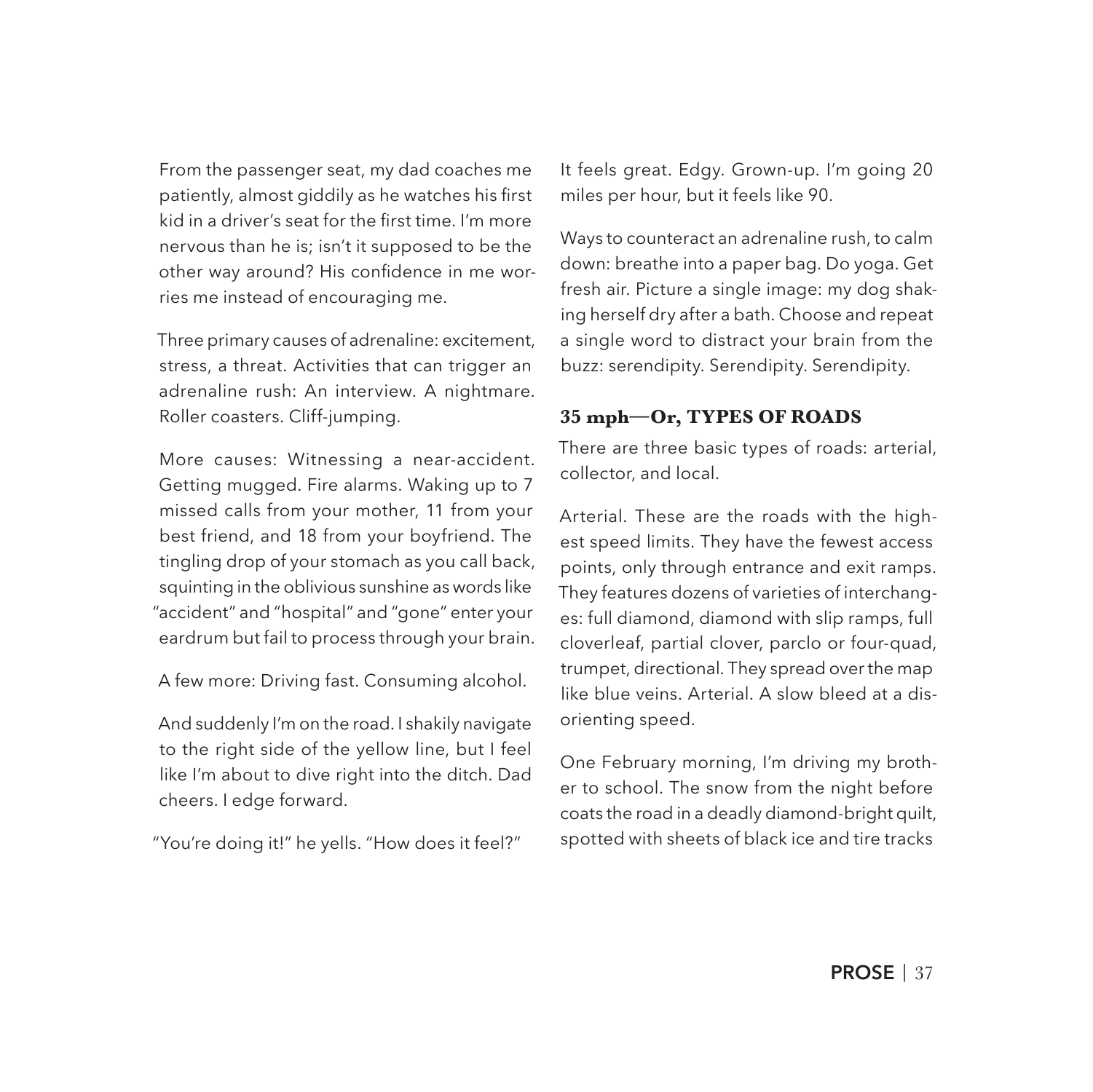of cars that have ventured before me. It's early, maybe 7:15, and the sky is a watery rose color as the sun begins to blush behind the clouds. I keep my speedometer around 35 because of the conditions.

Collector roads are middle-of-the-road, no pun intended. These are county roads, whether country or city, balanced speed limits of 45-55 with more access points. More intersections, more travelers running perpendicular to each other. More chance for collision. Where greed flourishes—doesn't everyone do 5 over the posted limit? Collector. Taking more than you need.

All it takes is a second of my distraction—the sky is the exact color of my grandmother's rouge, and the ice makes the trees look like crystal chandeliers—and my eyes snap back into focus to find my wheels resisting my brakes, skidding through the snow banks on the road, floating serenely past a stop sign and out onto a busy highway.

Local roads have the slowest speed limits because of blinking stop lights, roundabouts, Ped Xing, Children At Play, backing out of the

driveway. You have to cruise so that you can window-shop from the car, so you can read the diner's Tuesday special while you wait at the four-way stop, so you can ease over to the other side of the road to avoid bikers. Local. Speed bumps and police cars sitting at corners. Leisurely, somehow the most dangerous. I think I read somewhere once that most accidents occur under 30 miles an hour, or in parking lots. But maybe not.

My arm flails across my brother's chest, and I gasp. The rouge sky is now searing and the chandelier-trees now menacing. And something slows my wheels and we stop just short of the line of traffic.

The miles around my home are filled with winding country roads with the universal speed limit of 55. My speedometer leaps up a little higher the older I get, the more comfortable and familiar I am with the roads. If I'm late for school or practice, I give myself extra grace to reach into the sixties. Especially on long, straight roads, like 235 and 36, I glance down to find my needle edging closer to 70 than it should. I like the rush of looking down at the berm and seeing the white line, the weeds growing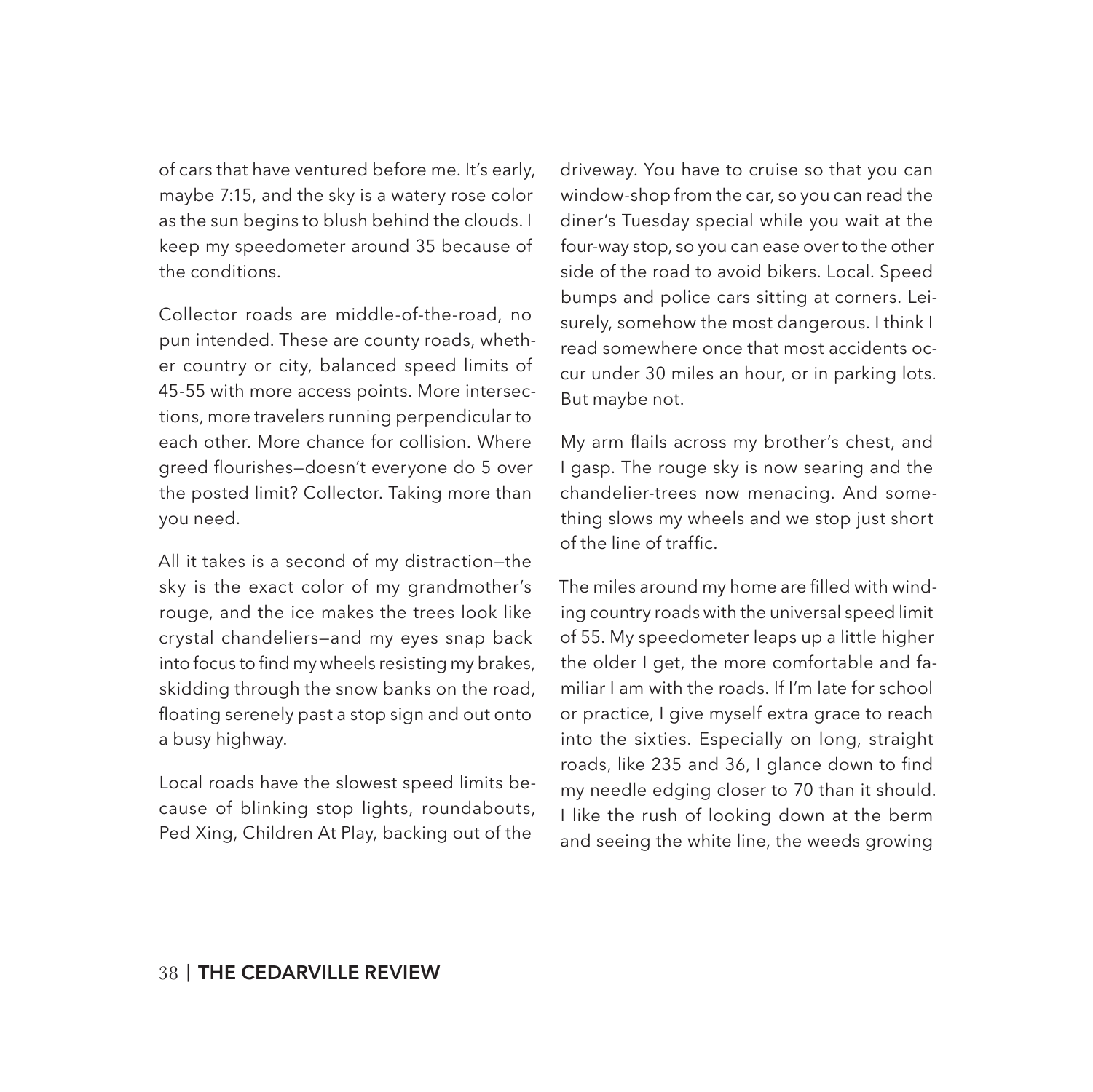through pavement, and the asphalt boiling down to a smooth shade of grey. When you get to a certain speed, details like color and texture disappear.

I wonder if, on that night, he had time to throw his arm across her chest. I wonder if he saw the truck's headlights approaching too fast in his rearview mirror. I wonder what song was playing on the radio, if the radio stopped after they were hit. I wonder if he wishes it had been him in the passenger seat so that she could have survived. I think if, instead of Gabe and Sara, it had been me and my brother, I would spend every night on my knees, begging to switch places, pleading for a chance to do just one miniscule thing differently.

Often, driving these roads without seeing many other cars and the ones I do see going faster than me, I become desensitized. Maybe that's why I was surprised when I got pulled over. I was in a hurry, going the speed of traffic. The speed of the sun setting on the horizon, in sync with the bass of the radio. But ever since then, I'm wary. I ride the brakes. I take curves extra slow. My speedometer needle behaves itself.

I follow the slow-fast bleed of the arteries, negotiating the limits. Daring someone to stop me. But I'm less reckless when my passenger seat is occupied.

#### **45 mph—Or, THE HUMAN DESIRE FOR RISK**

"Can you at least go the speed limit?" My brother wiggles his legs impatiently. "I'm hungry."

My blood pressure increases, but my foot's pressure on the gas pedal does not. I tighten my hands on the steering wheel and watch the grey sky melt into twilight, blurred by the rush of red tail lights.

"I can't wait to get my permit. Mom said she would schedule an appointment for me next week. I've been scoring pretty well on those online practice tests," he continues, fiddling with his lanyard like he's a driver already.

I don't respond. All I can see is purple sky and Sara's sleeping face and no stars.

In the brain, the nucleus accumbens is the center for risk: it decides how attracted we are to taking risks, releases dopamine, and regulates the "reward and pleasure" phenomena. Dopamine,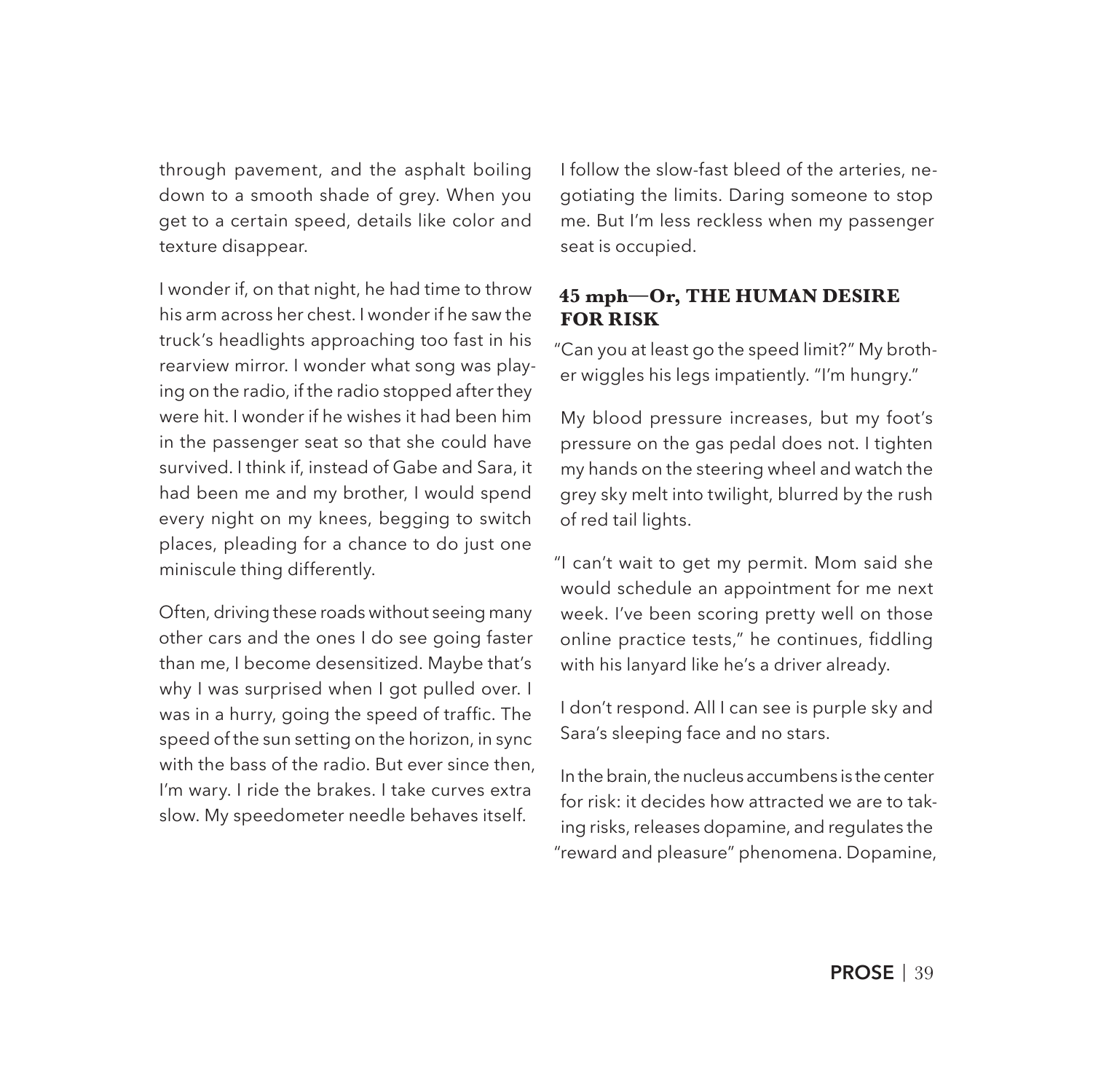the "feel-good and risk-taking" chemical of the brain, is responsible for happiness, satisfaction, and the natural adrenaline-esque high. Isn't it funny that such fundamental human emotions can be traced back to chemical activity?

A Mazda SUV zooms around me.

"C'mon, now you're getting passed. It's 55 through here, and you're only going 45," he whines and reaching across me for the steering wheel.

I snap. I scream. *Do you even understand what just happened? She didn't do anything wrong, and now she's gone. Just like that. It's dangerous. You shouldn't be so excited. What do you think I would do if something like that happened to you? I can't trust anyone.*

I've pulled off onto the shoulder. Some animalistic emotion sends quivers down my spine. The funeral was today. I can still feel the red-velvet pews beneath me, see the long stems of orchids by the casket, hear the annoyingly serene piano music and feel the soggy tissue clenched in my hand.

He is silent for a moment. Then, with a quiet resolve, "You can't live like that. In fear. You have to trust."

"But risks must be taken because the greatest hazard in life is to risk nothing…the person who risks nothing, does nothing, has nothing, is nothing…Only a person who risks is free." So said author of "inspirational maxims" William Arthur Ward. I do not agree. Or do I?

I wish he'd stay 15-and-a-half forever. My eyes are too puffy; I can feel my heartbeat in my eyelids. I feel like there are rubber bands wrapped around my head.

I take risks sometimes. I buy a new shirt without trying it on first. I try the clam chowder even though I might not like it. I wait to turn in an assignment until twenty minutes before it's due. But I don't think I want to take such a risk with my brother.

*limit : a restriction on the size or amount of something permissible or possible. example = The law limits my brother from being a licensed driver until he reaches age 16.*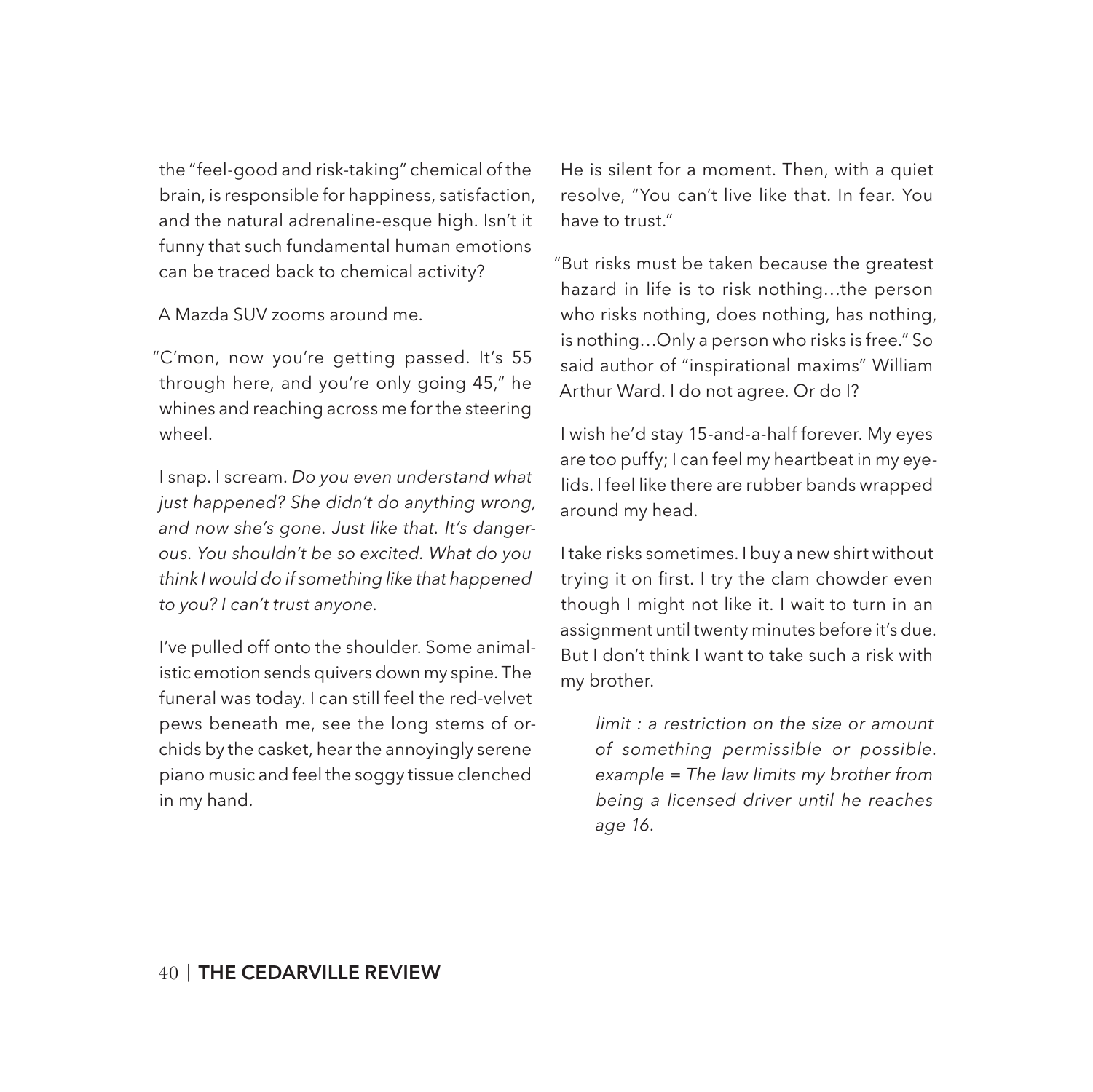#### **55 mph—Or, PENNIES**

On impact, her glasses flew out of the car and landed on the road. They didn't break. The blue and white ambulance lights bounced off the lenses like sparks off a welder's tool. No one stepped on them. They just shone.

Keara said she heard it was their first kiss that night, right before the accident. Andrew heard that it happened at 11:00 on 235 by Kizer Lake, just past the fishing docks. Jenny said the other car was pushing 90, 100. Logan said he heard the impact from his house a street over, that it sounded like an explosion.

Molly said she heard that he sat in the car with her for minutes, full minutes, waiting for help to arrive. Dillon said he called his mom saying, "I killed her, I killed her." Andy said he heard that their car was in the middle of a left-hand turn, that she hit the cool glass of the window and was gone immediately, didn't feel any pain. Carafa said she was wearing a seatbelt, that he was going the speed limit, constant at 55, that it wasn't her fault or his fault. It was the alcoholic fire coursing through the veins of the other driver.

People began finding pennies the night that it happened. Eric said there was one on the road next to her glasses. Olivia found one on the sidewalk outside the school. Kaitlin found one in her laundry basket, Mark found one in his jacket pocket, Carly and Hailley both found one in their volleyball shoes. Three or four congregated by her locker at the high school. Pennies appeared in car cup-holders, backpacks, bleachers, mugs. I found one on my desk in my dorm room.

Pennies have been important more than once in history. During World War II, when the US needed copper for weapons, pennies were made out of zinc-coated steel. Right now, there is a penny on Mars for the rover Curiosity to take photos of over time, to see how the elements affect the metal and test the high-resolution camera quality.

Beyond the typical luck of happening upon a coin on the street, finding a penny has taken on a specific spiritual meaning. Popular folktale believes that if you begin finding pennies, it's a sign that a departed loved one is trying to communicate with you. So maybe Sara isn't the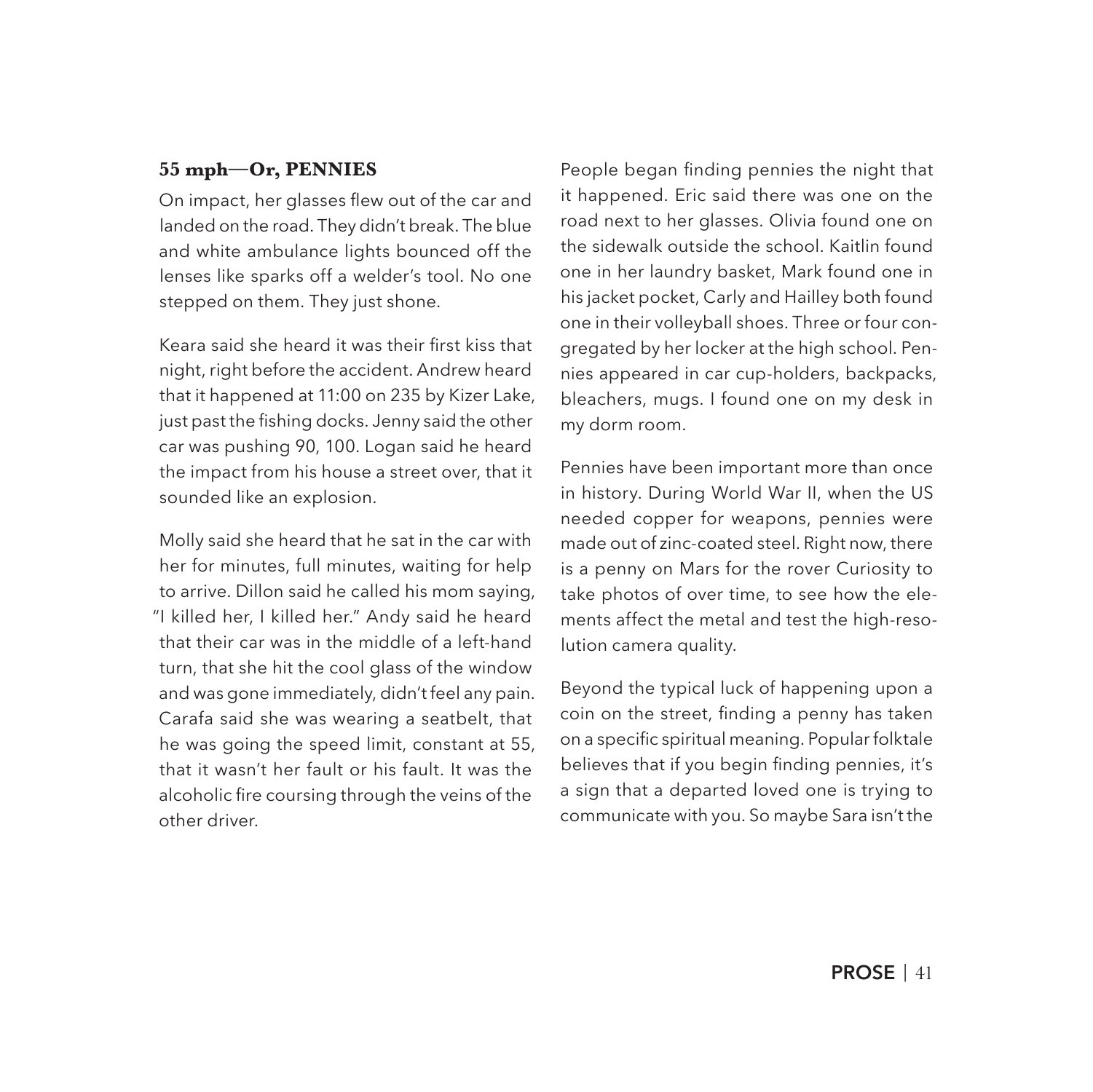only angel who scatters pennies. Or maybe it's all ridiculous. I tend to be a little cynical when it comes to otherworldly phenomena.

*Seigniorage* is a beautiful French word that denotes the disparity between the production cost of a coin and the coin's actual value. It also signifies something claimed by a sovereign or superior as their prerogative, right, or due. Ironically enough, pennies (the smallest coin-value) cost more to produce than its face value: each 1-cent piece costs the government 1.7 cents to mint.

Six months later, at the trial, the other driver was found guilty of one count of vehicular homicide and another of vehicular assault. The judge took into consideration that his blood alcohol concentration was almost three times the legal limit, that he violated his parole by drinking again within weeks of the accident (something I will never understand). He got 10 years in prison, 3 years of community service upon release, and his license suspended for life. He will be punished for only about 60% of the life that he took (is that enough?). Sometimes, the intoxication isn't worth the cost.

But all I can see is her glasses sitting on the road, in perfect condition, a constellation in the midst of a galaxy of scattered window-glass and copper coins. Maybe God just decided to claim her as his seigniorage.

#### **65 mph—Or, RESPONSIBILITY**

The speed limit on OH Interstate 70 as you pass Huber Heights goes down from 70 to 65 quicker than many people notice. State troopers, their silver bullets with blue lights, Dodge chargers that look like beetles with all their attachments (license-plate readers on the back dash and laser speedometers and coiled radio cords, caged back windows and antennae and boxy lights on top). Each time I pass by the Huber Heights exits for 201 and 202, I slow to obey.

That's my father's city. He speeds around in one of those black beetles, tuning into the static dispatch on his radio, running plates on his car computer and accelerating to get through every yellow light. Each time he knows I'm driving by, he merges onto the interstate to give a quick wave, a light flash, a siren-wail. He says he does it just to wish me good morning before work, but really, I think he just hates to think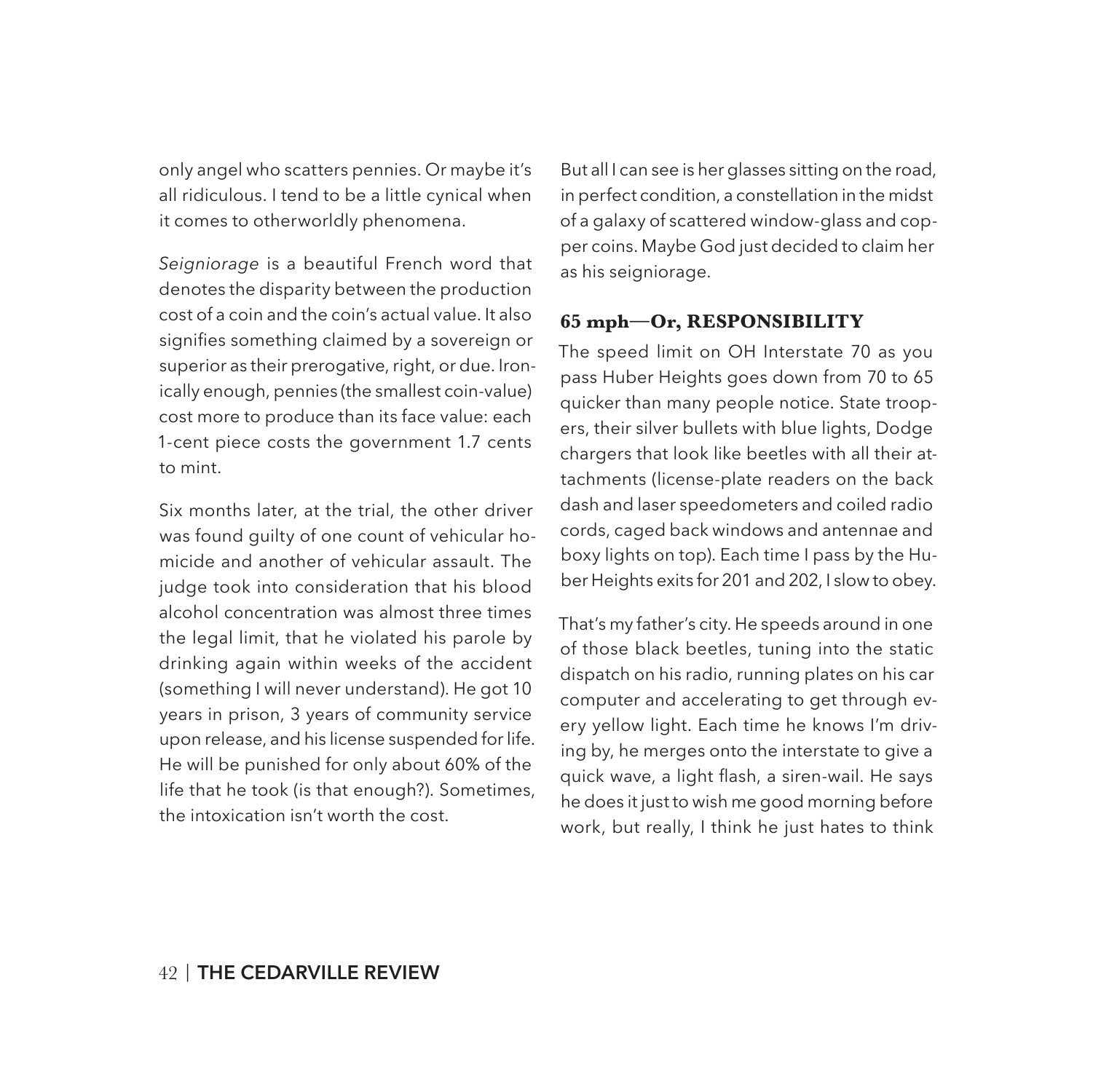of his daughter as just one face whizzing by, driving too fast, one soul in a car-cubicle in a highway of many, many others.

Sara's mother teaches in the health sciences department at the high school, so when we lost Sara, we lost half a teacher, too. At the viewing, which packed out the gymnasium, the mother was strong, weepy but grounded. But when I got to the front of the line and hugged her father, I heard the empty echo of my whispered apology. He was silent, numb, saying nothing in return. There is something qualitatively different between a father losing a daughter and a mother losing a daughter; he should have protected her. Kept her safe somehow.

*Synonyms for "limit" = Curb. Restrict. Retain. Control. Demarcate. Govern. Bridle. Inhibit.*

Though at first I was hesitant to drive, timid, I quickly warmed up to the challenge. But as I got more comfortable, my father got more uneasy. I had to download an app to my phone that would give him access to my location at all times, my top speed and travel time. He gave me a curfew until I was too old for one; then, he

just silently waited up in his La-Z-Boy recliner to see the slice of my headlights pulling in the driveway, my shadowy form easing the door shut behind me. Even now, when I don't live at home, he lies awake at night, watching the little bubble that signifies my location until it comes to rest at my apartment. Then he texts me: "Goodnight… xoxoxo."

"I have seen too much," my father tells me. And I know that he has. I see horrors lingering in his tired eyes, scenes too graphic for me to imagine etched in the wrinkles around his lashes and the bloodshot veins in his scleras. When I think of those eyes, I instinctively slow down.

#### **70 mph—Or, ALCOHOL**

My best friend can drive with her knees. She often drives with no hands at all, holding her phone in one hand and a cup of coffee in the other. Taking any kind of road trip with her is something like watching an acrobat perform at the circus: at any given time, she'll have her left foot tucked under her or resting on the dashboard, or her hands in the air to dance, or bid me to take the wheel as she reaches for the aux cord in the glove compartment.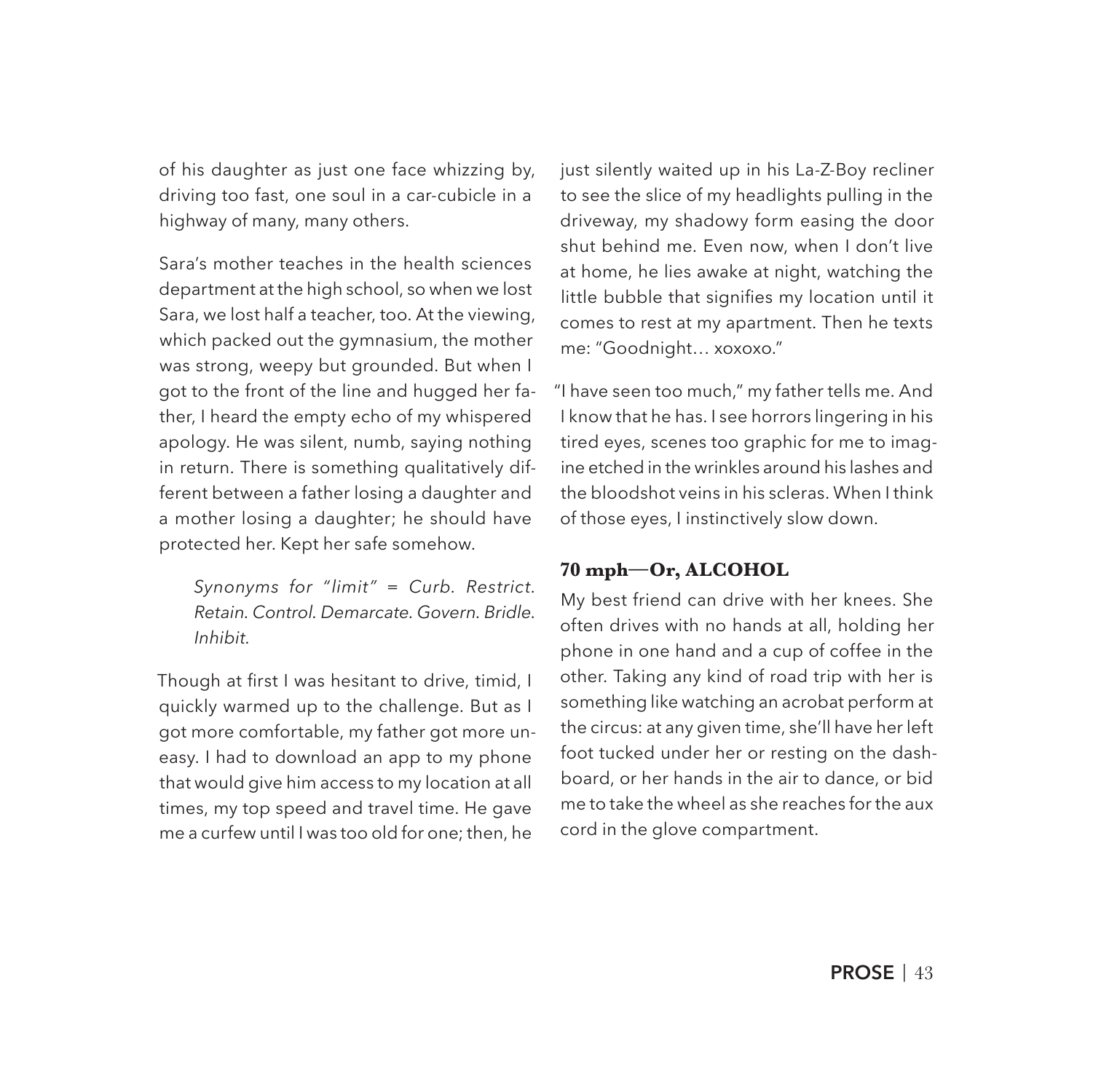Sometimes I wonder what it would be like to drive drunk. It must feel something like a virtual world, like you're encapsulated in a video game you're not quite sure how to play. As the alcohol takes effect and your cognitive processes slow, as your vision blurs and your reaction time feels weighted and you're tempted just to drift into sleep as you lose concentration—you think it's okay to be a daredevil, to ram into other cars. They're just simulations, right? The screen will say game over—then you'll start again with new lives to burn.

I wasn't as close to Sara as Molly was. We played volleyball together, but that was the extent of our relationship. Not Molly and Sara. They went to Chipotle, baked cheesecake, took long drives to country music marathons. When we heard of the accident, my first thought was of Molly.

No, that's not true. My first thought was guilty: guilty of so many things. Because I was so much closer to Gabe and I felt a wave of relief hearing that he would be okay, even as my heart sunk to hear that Sara wouldn't. Because I didn't give enough to Sara when I had the chance, even though I knew she looked up to me. Because I

didn't feel like I knew her well enough to have any right to grieve. Because I don't know if she knew that I really did love her.

Molly's hand grips mine through the entire line at the viewing. As we walk up to the casket together, when we get close enough to see her stick-straight brunette hair, her glasses resting delicately across her upturned nose, Molly collapses against me and buries her face in my neck. I can't look away from Sara. There is guilt, but a strange calm, a muddied sense of consciousness, a faint awareness that I can't let Molly fall.

Once, during a late night trip to McDonald's, Molly barreled right through a stop sign at probably 70 miles per hour. I didn't see it coming, but when a flash of red hurtled past us and she flung her arm across my chest in a good-intentioned but ill-executed attempt to protect me, a high-pitched buzzing filled my ears. It was an honest mistake. Country roads, in the dark, are deceptive: elbows of hills harbor secrets and hidden turns. No other cars were coming, luckily. We tried in vain to laugh about it, but for a few minutes after we just sat in silence, stunned, thankful.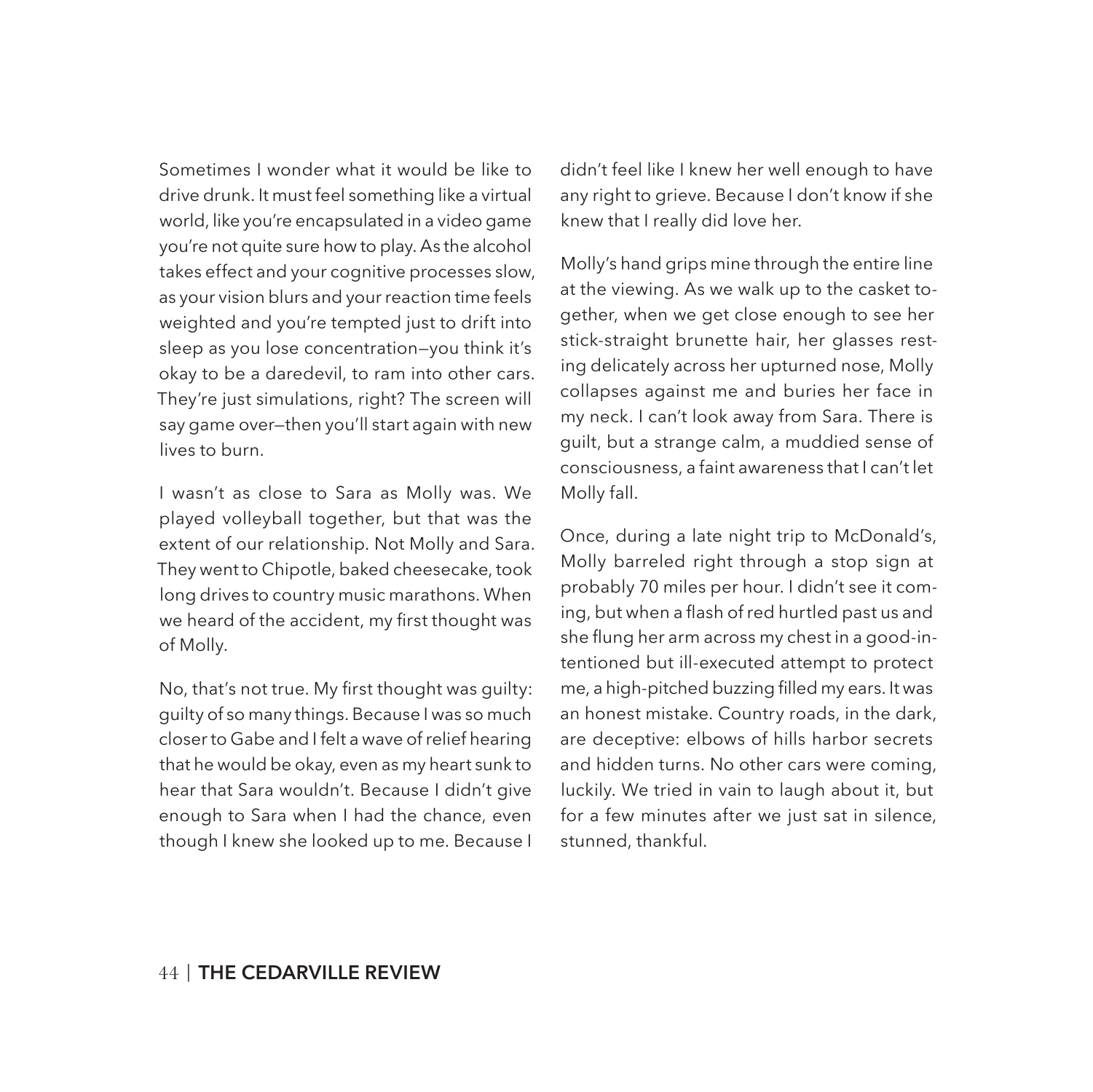Alcohol is a depressant. It slows down your brain's activity, and if you're over-dependent on it, your brain can actually decrease in size, the grey matter contracting and shrinking. You become, in effect, less intellectual. Less creative. Less human.

But maybe, slowing down isn't always a bad thing. Maybe it makes you realize things before it becomes too late.

For nearly two months after the accident, every morning, Molly texts me: "Have a great day, I love you."

#### **100+ mph—Or, THE INFINITE**

*lim·it /verb/: to restrict by, to confine or keep within.* 

*20th-century colloquial meaning: the very extreme, the greatest degree imaginable.*

Many factors go into deciding the speed limit for a particular stretch of road: the density of traffic, the height of hills, the arch of curves. Experts cannot deny the correlation between speed and crash severity, since severity increases geometrically as speed increases. But

controversy surrounds whether speed affects the likelihood of a crash occurring. To me, it seems intuitive.

But there are the wild cards: road conditions, weather environment. Vehicle malfunctions. Driver behavior and age. The seductive nature of alcohol. The human tendency to risk.

I have never driven this fast, into the triple-digits. Part of me hopes never to experience it, but the small slice of my chemical makeup that craves adrenaline feels a thrill at the idea of traveling at the speed of light, everything a blur outside tinted windows, feeling the car rumbling beneath you like an incensed beast of wires and gauges and engine. I'm sure that if you drive high on the influence of some substance, this adrenaline multiplies exponentially and colors take on a new lucidity and flying feels more possible, even likely.

*Antonyms for "limit" = Increase. Allow. Assist. Encourage. Release. Liberate.*

But then I remember Sara's small, serene face, 16 years old, no trace of a smile. Hauntingly pale. Nestled into the casket like she was just taking